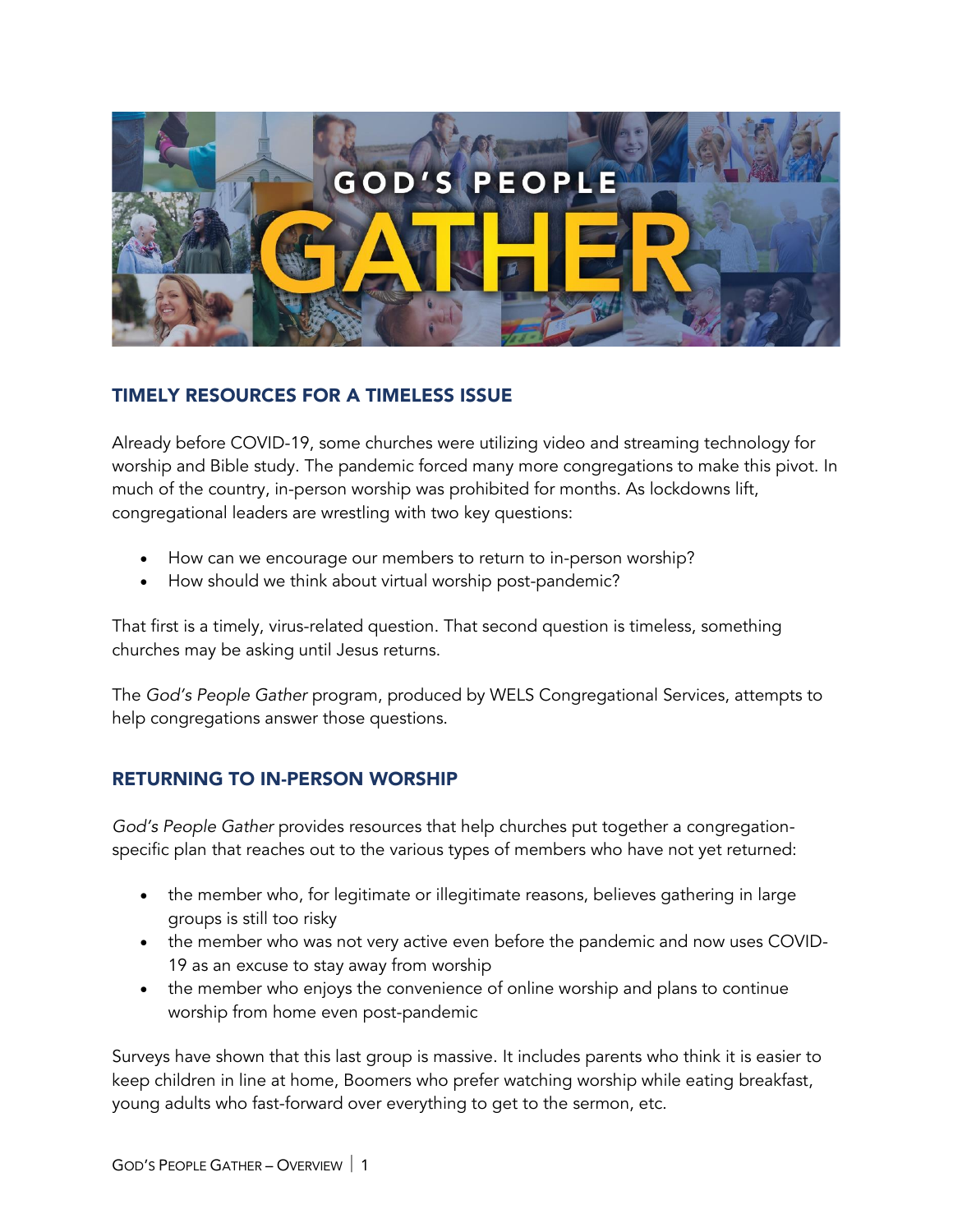Reaching these different groups will require different tactics and messaging. *God's People Gather* is intended to help congregations think this through.

# VIRTUAL WORSHIP POST-COVID

During COVID-19, many churches have seen tremendous blessings come from an increased use of video ministry efforts.

- It provided enhanced worship and Bible study opportunities for those who were not able to attend in-person: homebound members, military members serving oversees, etc.
- It allowed us to enjoy sermons and music from countless congregations in our fellowship.
- Some congregations reported being able to reconnect with straying members. Other congregations reported increases in Bible study and small-group study participation when those went virtual.
- Still other congregations used virtual worship for outreach.

So, how will congregations use technology post-pandemic? In 2022, will your congregation offer a full Saturday night service, Sunday morning service, and a virtual service?

If some members worship virtually most of the time, so that you see them in-person just a few times a year, is that a "new norm" church leaders should accept? Or might there be unintended consequences to such a strategy? For those who prefer virtual worship mainly because of its ease, do we serve them spiritually by indulging that convenience-mentality?

What does Scripture and the collective wisdom of the Church say about this? What are the "best practices" for virtual worship in a post- pandemic world?

*God's People Gather* helps church leaders wrestle with these questions.

## RESOURCES AVAILABLE

#### Virtual Worship Discussion

- Panel discussion video. The panel includes both parish pastors and synod leaders talking through various aspects of using technology in a post-pandemic setting.
- White paper. This document will complement the video, covering many of the same issues but using a different format. Congregations can decide which will better serve their needs or whether using both might be beneficial.
- Discussion guides for each.